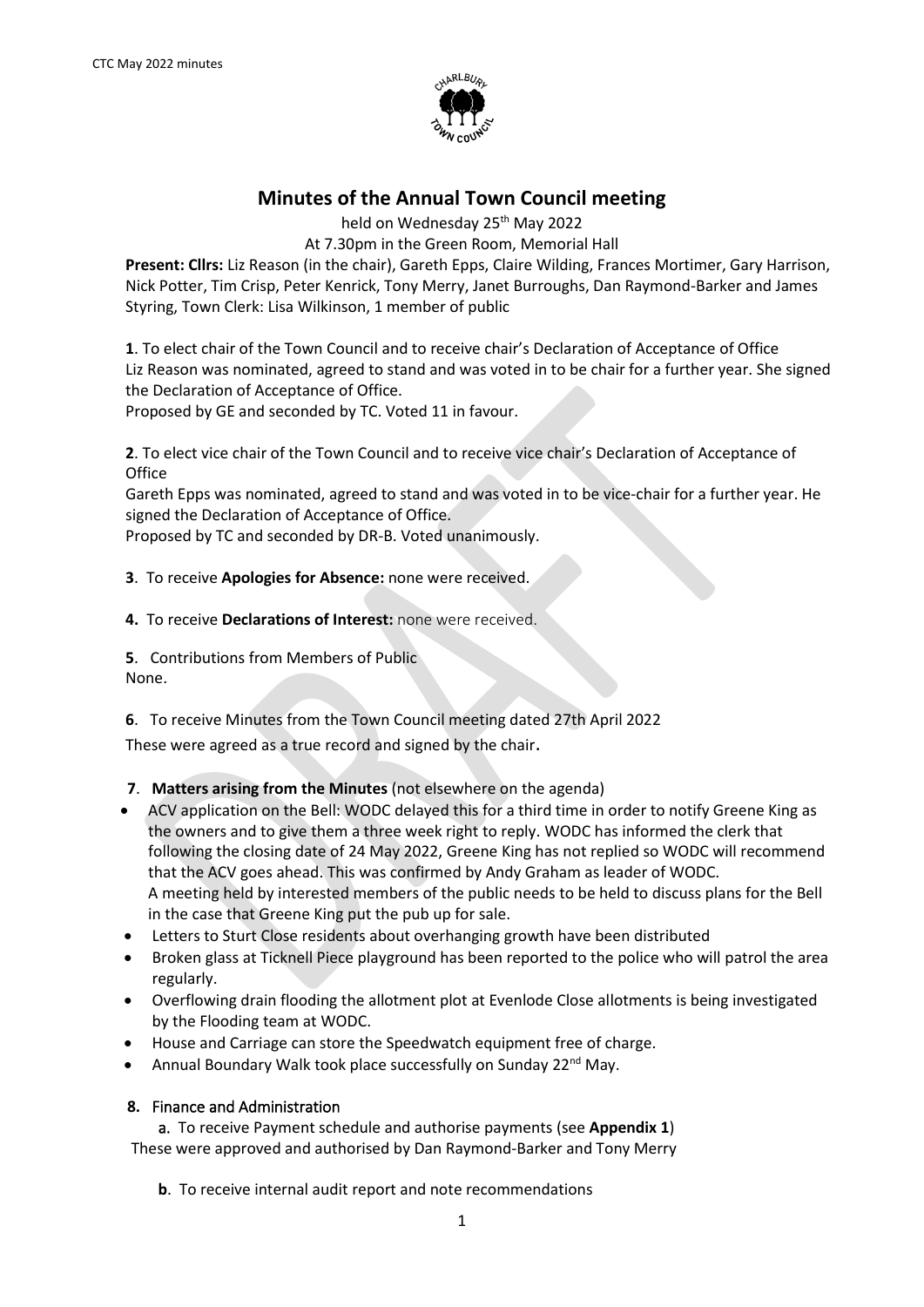

This was circulated and has been published on the website. No recommendations have been made.

**c**. To approve Annual Governance and Annual Return (AGAR)

i. To approve section 1 Annual Governance Statement

The clerk explained how the sound internal control of the Council enabled the Annual Governance Statement to be fully completed. This was signed by the clerk and the chair, Liz Reason.

ii. To approve section 2 Accounting Statements

This was circulated along with the bank reconciliation. It was signed by the RFO and the chair. These will now be sent to the external auditors. The Notice of Public Rights will commence on 6<sup>th</sup> June and end on 15<sup>th</sup> July in accordance with the Accounts and Audit Regulations 2015. **d**. To receive personnel committee report

The personnel committee recommended to the Council that the clerk's hours of employment is increased to35 hours a week. This will consist of 28 hours a week fulfilling statutory duties and other town clerk work and seven hours a week assisting the Environmental groups with their work, applying for grants where possible and co-ordinating the work of the working groups. Annual appraisals will take place in October.

This was **resolved**.

**e**. To elect councillor members of committees and working groups including chairs and team leads:

#### **Committees:**

i. Finance

Liz Reason (chair), Gareth Epps, Gary Harrison, Peter Kenrick, Tim Crisp, Claire Wilding Janet Burroughs.

ii. Planning

All councillors. Peter Kenrick as chair.

iii. Traffic

Frances Mortimer, Gareth Epps (chair), James Styring.

iv. Allotments

Nick Potter, Gareth Epps, Dan Raymond-Barker (chair).

v. Honoured Citizens Awards Panel.

Peter Kenrick (chair), Gareth Epps, Liz Reason

These were voted in en bloc.

**Working Groups:**

i. Journeys

Council lead is James Styring

ii. Land and Nature

Council lead is Frances Mortimer with Geoff Griffiths as chair.

iii. Buildings

The TC agreed that Ben Peters could chair this group. Tim Crisp is the council lead.

iv. Energy

Tim Crisp is Council lead

v. Food

Dan Raymond-Barker is Council lead.

vi. Communications

Gary Harrison is lead. Terms of reference are required.

These were voted in en bloc.

**f.** To adopt:

i. Health and Safety policy

This was adopted.

ii. Complaints policy

This was adopted. Liz Reason, Claire Wilding and Gareth Epps were appointed to be on the panel.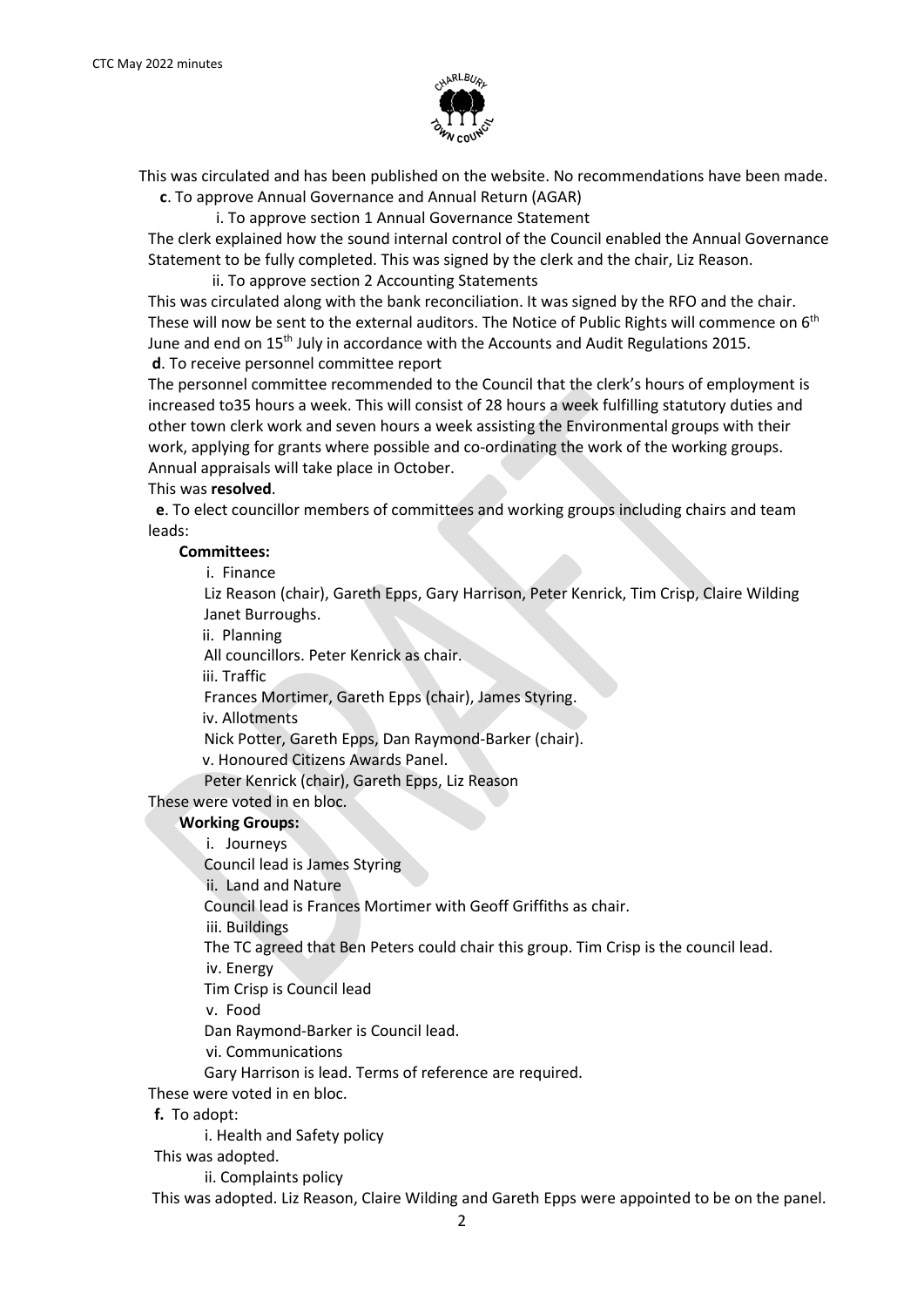

 iii. Retention and Disposal of Documents policy This was adopted.

**g.** To elect representatives:

i. Corner House and Memorial Hall

Tim Crisp

ii. Chipping Norton School Trust Fund

John Harrison

iii. Conservation Area Advisory Committee

Tony Merry, Dan Raymond-Barker

iv. Day Centre Representative

Tony Merry

v. Wigwell Friends

Peter Kenrick

vi. Centenary Woodland

Claire Wilding

vii. Nine Acres Management Committee

Janet Burroughs

viii. Street Fair Committee

Gareth Epps

ix. Parish Transport Representative

James Styring and Gareth Epps

 x. Charlbury Medical Centre Patient Participation Group Frances Mortimer

These were voted in en bloc

**h**. To resolve councillor portfolios:

i. Town cemetery

Liz Reason

ii. Mill Field

Gary Harrison, Tony Merry

iii. Ticknell Piece playground and skate park

Claire Wilding

iv. Town maintenance

Gary Harrison, Claire Wilding

These were voted in en bloc.

**i.** To authorise due payments which arise on a regular basis as the result of a continuing contract, statutory duty, or obligation (such as but not exclusively) Salaries, PAYE and NI and regular maintenance contracts:

i. Clerk's salary & expenses

ii. BT (until November)

iii. ID mobile sim card

iv. Cotswold Landscaping

v. Grass cutting contractors

vi. Castle Water – allotment & cemetery water bills

vii. PWLB loan repayments

viii. WODC – litter/dog bin emptying

ix. Meeting room hire

x. Training for clerk/councillors (within training budget)

These were **resolved**.

**j**. To review bank mandate

The new bank account is working well. No issues have arisen.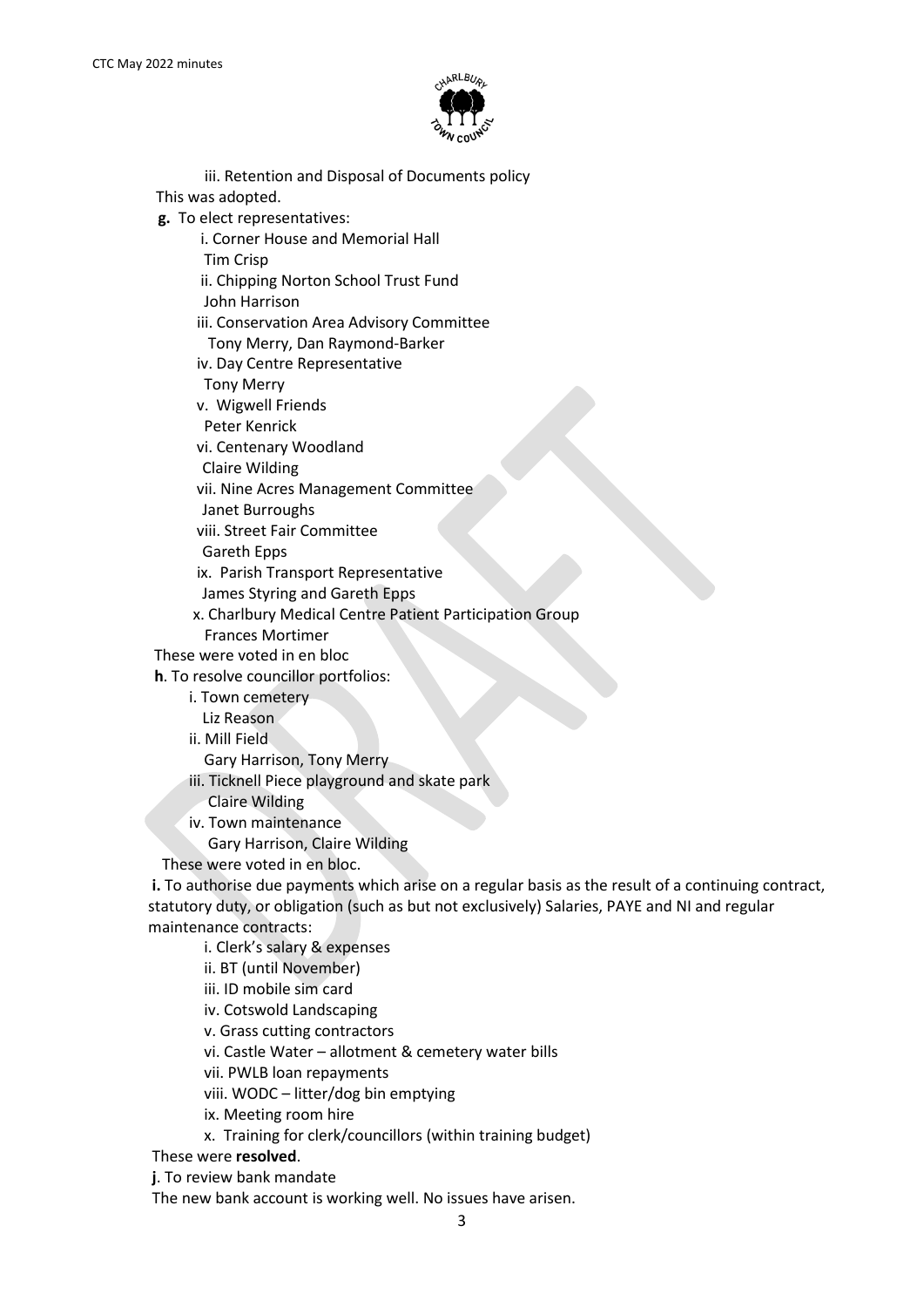

**k.** To review Town Council insurance policy

There is a long**-**term agreement in place with Zurich for another year.

**l**. To note receipt of two grants

Grants have been received from Blenheim Bursary for the Annual Parish Meeting and from WODC for the Jubilee Big Lunch.

### **9**. To receive Correspondence (see **Appendix 3**)

• A request to refurbish the bus shelter on Enstone Road has been received.

Quotes for repair/painting of all three bus shelters will be obtained. Specialist graffiti removal is required and quotes will be sought for this.

- Millennium Gate will be cleaned before the Jubilee celebrations.
- Proposal to use grassed area at Marlborough Place/Narrow Lane for tree planting/food growing. The TC does not own the land so will ask the proposer to talk to her neighbours. The Neighbourhood Plan and grass management plan will be referenced.

### **10**. **Planning**

 **a.** To consider planning applications (see **Appendix 4)** Peter Kenrick reported on the planning applications.

| Ref no:      | <b>Address:</b>   | Proposal:                        | <b>TC Decision</b>                      |
|--------------|-------------------|----------------------------------|-----------------------------------------|
| 22/01168/HHD | 2A The Slade,     | Remove existing conservatory &   | No objection but the TC questions the   |
|              | Charlbury         | construct new single storey rear | application of coloured render over     |
|              |                   | extension. Conversion of         | reconstituted stone which is not        |
|              |                   | existing garages into habitable  | appropriate and is out of keeping here, |
|              |                   | rooms, internal alterations and  | especially as the colour is not         |
|              |                   | coloured render applied to       | specified. It also has concerns about   |
|              |                   | existing external walls          | the single membrane flat roof to new    |
|              |                   |                                  | extension (replacing conservatory)      |
|              |                   |                                  | which is potentially problematic for    |
|              |                   |                                  | water ingress and insulation.           |
| 22/01175/HHD | Stable Cottage, 2 | Erection of two first floor      | No objection but the TC has concerns    |
|              | Hixet Wood,       | extensions and a small lean-to   | about the single membrane flat roof     |
|              | Charlbury         | ground floor extension           | which is potentially problematic for    |
|              |                   |                                  | water ingress and insulation.           |
| 22/01123/HHD | Stonewalls, Sturt | Alterations and single storey    | No objection                            |
|              | Rd, Charlbury     | extension to existing garden     |                                         |
|              |                   | room to create a studio          |                                         |

# **11**. **Communications**

### **a. County Councillors' report**

Liz Leffman reported that the County Council is reviewing its policies on Highways, as many of them are not in line with its climate action plan. Major new housing developments will have a different policy on provision of parking spaces and active travel.

Cllr Leffman is keen to set up one single contact phone number for the whole Council from which people will be redirected.

The last Cabinet meeting approved a detailed climate action plan which included reduction of emissions through LED lighting. It also approved a food strategy working with organisations such as Farm Ed to make it easier to access sustainable and locally sourced food.

There is a useful page on the County Council website on refugees. If people have any queries about Ukrainian refuges Cllr Leffman will put them in touch with the correct department.

The Council has published a list of the first tranche of communities to receive the 20mph limit. Charlbury and Fawler are included and the work should be undertaken in the next year.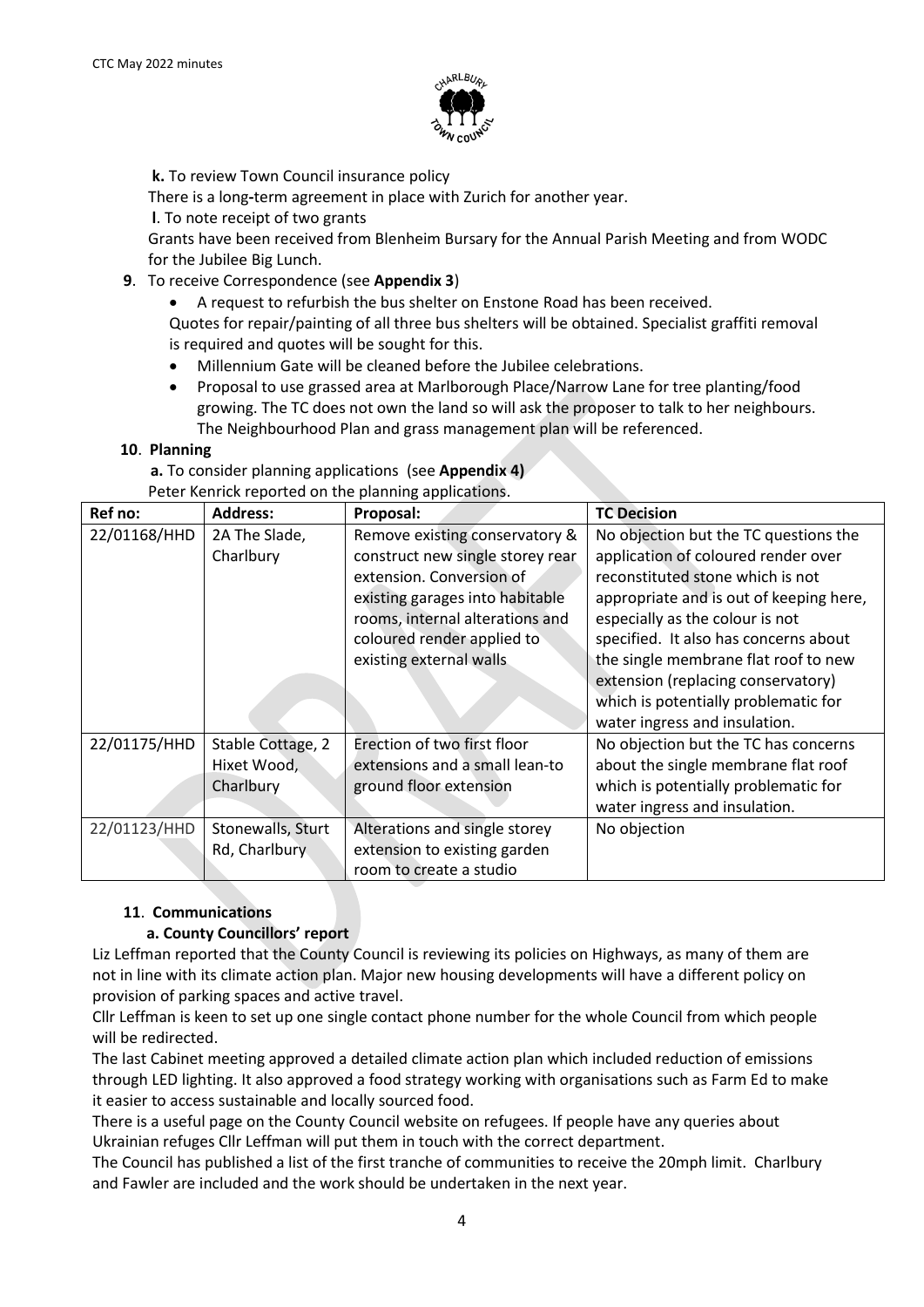

The field opposite Spelsbury Villas was used as a glamping site last summer. Possible future planning applications there (for example for shepherds huts) could be opposed by Cllr Leffman.

#### **b. District Councillors' report**

Andy Graham reported that the District Council has changed hands completely. The West Oxfordshire Alliance consists of 15 Liberal Democrat councillors, 9 Labour councillors and 2 Green councillors with two independent councillors now siding with the Alliance. This has resulted in the West Oxfordshire Alliance having nine members on the Cabinet so they are more able to address climate change and move forward significantly.

A Cabinet member responsible for customer delivery has been appointed to make this council the people's council so they can engage more rigorously in consultation. Thus, communities can shape and inform policies.

As an authority, it will ensure that the different councils work more closely together. The DC is expediting hybrid meetings so people can be welcomed to meetings. These changes will be put into a corporate plan to be consulted on in September. There will be a change in approach, tone and content to the District Council.

 **c.** To consider quote for printing new map onto an aluminium backing

A quote for £300.86 (ex VAT) has been received from Witney Signs. It was **resolved** to proceed with this.  **d**. To receive report from Internal Communications Working Group

The Working Group is considering setting up an intranet to consist of data storage and a chat function with a structured directory and also using a repository such as Google Drive where documents can be worked on collaboratively.

It was agreed to change Basecamp to monthly payments (£79 per month ) so it could be cancelled if necessary.

### **12. Community**

**a**. Women's Tour of Britain Cycle Race

This is being held on 11<sup>th</sup> June. The clerk has advertised it widely and will deliver leaflets to residents on the route of the race.

 **b.** To consider Town Council support for Ukrainian refugees

Individuals have set up English lessons for adults at different venues. There are currently 15 teachers and 30 students holding four sessions a week. The Council supports this initiative and would consider giving a grant to CRAG to aid this.

**c**. To approve cost to add Honoured Citizen 2022 to the Honours board A quote of £43.91 has been received. This was **resolved.**

**d**. Access to Green spaces

Claire Wilding submitted a report suggesting that kissing gates are removed and pedestrian access is improved at different locations in the town. She has also been consulting with residents. A grant proposal will be put together when more details have been confirmed.

### **13. Amenities**

#### **a. Nine Acres**

 **i**. To consider installation of recycling bin

The bin adjacent to the tennis courts is regularly overflowing. It was agreed to increase emptying of bins on Nine Acres to twice a week over the spring and summer months The clerk will purchase signs requesting visitors to take their rubbish home with them and to recycle where possible.

### **b**. **Football and Social Club (FSC)**

 **i.** To appoint a solicitor to draw up a lease between the Town Council and FSC One quote has been received and two others are awaited.

#### **c**. **Cemetery**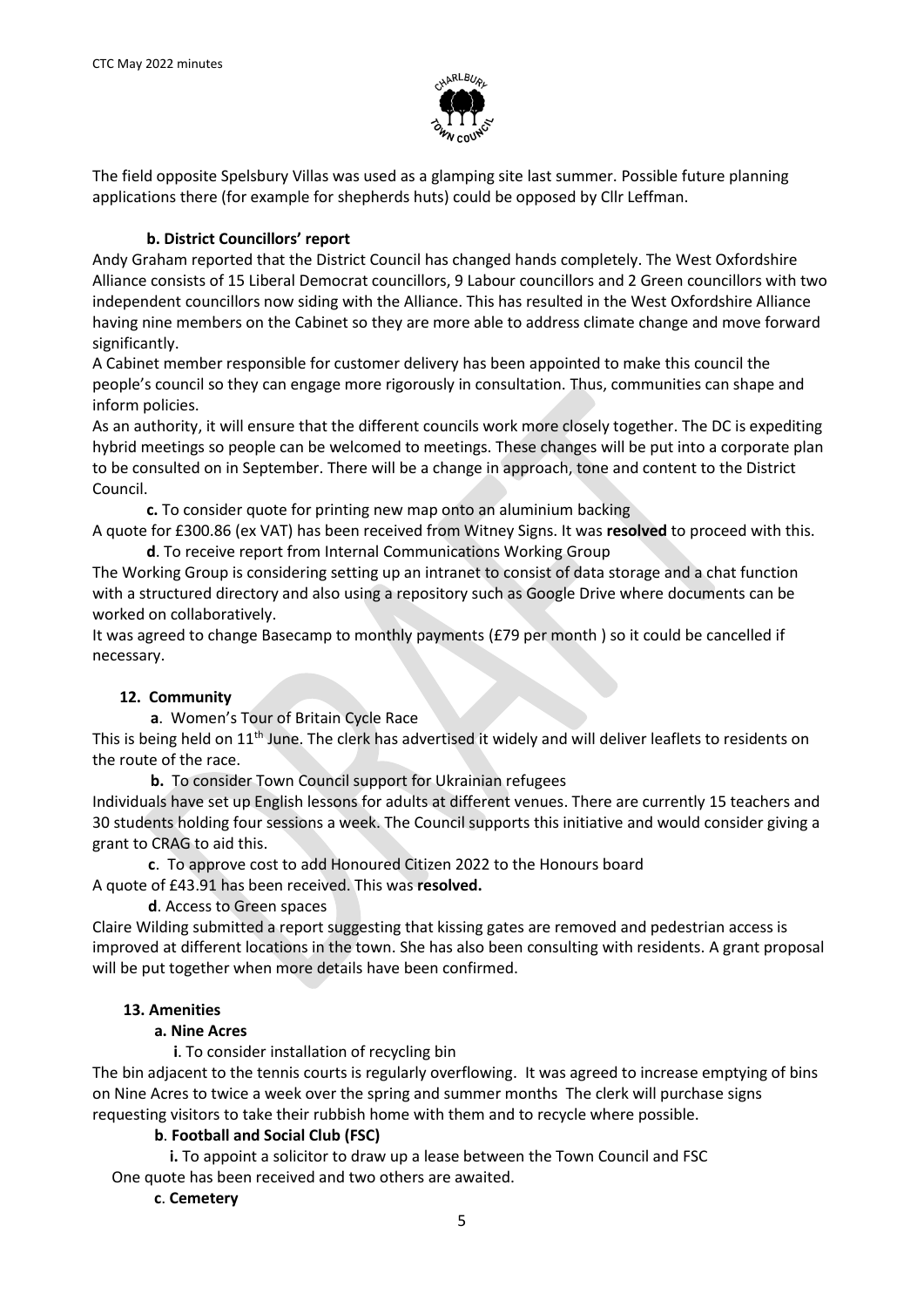

 **i.** To review burial and memorial fees from May 2022

These were agreed and will be added to the Cemetery Regulations.

**d**. To approve extra cost of accompanied ROSPA inspections for Ticknell Piece playground and skate park

The extra cost of £42 per inspection was agreed. Claire Wilding will accompany the inspector to the Ticknell Piece inspections.

#### **14. Town Maintenance**

 **a.** Graffiti

Bus shelters and telecom cabinets around the town have been hit by graffiti. This has been reported to the police.

**b.** Repair to railings on Nine Acres Lane

This was authorised between meetings by the clerk due to safety issues. The repair has been carried out by Cotswold Landscaping.

#### **15. Traffic**

**a**. Update on dragons' teeth

A quote has been received directly from Wilson and Scott rather than using OCC as intermediaries, in order to reduce the cost. The quote for painting four sets of dragons' teeth and two 30mph roundels is £1,669.30. It was **resolved** to go ahead with this.

#### **b. Journeys**

 **i**. To receive report on e-bike

Bookings have been received to borrow the e-bike until the middle of August. There are two trained mechanics who will service the bike between loans. The e-bike is currently being fully serviced by Warlands Cycles.

#### **16. Other items to note**

- Councillors will arrange to meet David Green from Blenheim Palace to discuss the possibility of using Hiya Car.
- The visit of the Countess of Wessex to Charlbury went well. James Styring welcomed her as the representative of the TC.

Meeting closed: 10.12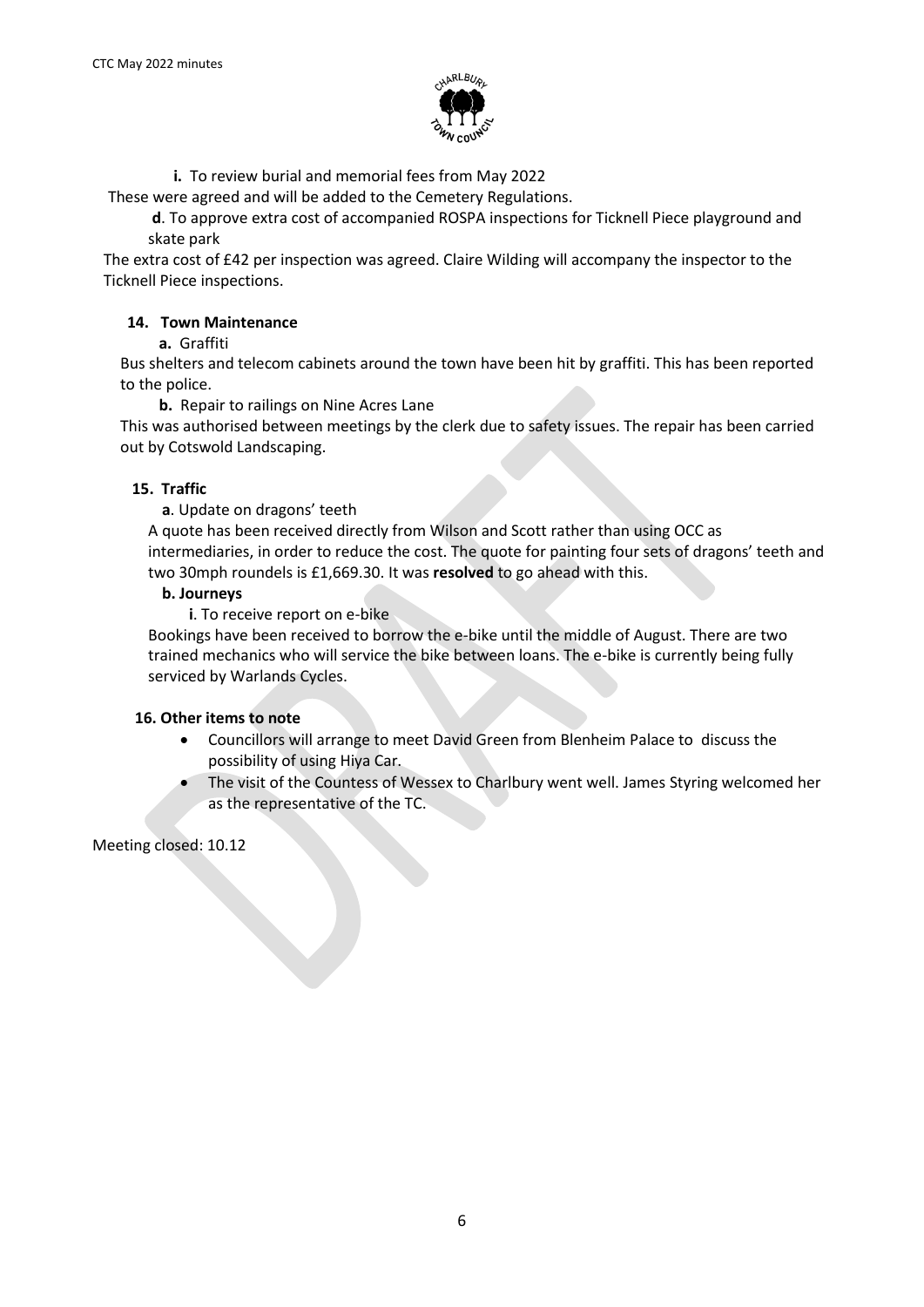

### **Appendix 1**

# **Payment Schedule**

| Payments received:<br>a.                     |                                             |            |
|----------------------------------------------|---------------------------------------------|------------|
| Allotment tenants                            | Allotment rents                             | £185.00    |
| A.L. Sole Funeral Directors<br>Memorial fees |                                             | £150.00    |
| Co-operative Funeral Directors               | Interment fees                              |            |
| <b>HMRC</b>                                  | VAT reclaim November 2021-March 2022        | £2168.32   |
| Cambridge & Peterborough Combined            | Micro-Hydro Project Feasibility Study       | £19,996.00 |
| Authority                                    |                                             |            |
| b. Accounts for authorisation and payment:   |                                             |            |
| Lisa Wilkinson                               | Clerk's May salary                          | £1386.38   |
|                                              | Clerk's allowance                           | £26.00     |
|                                              | Expenses                                    | £29.00     |
|                                              | <b>Total</b>                                | £1441.38   |
| <b>Nest</b>                                  | Clerk's pension                             | £80.39     |
| Little Wild Things                           | Willow craft resources (Big Lunch activity) | £50.00     |
| <b>OALC</b>                                  | Councillor training                         | £66.00     |
| Charlbury Corner House Management            | May 2022 room hire                          | £60.00     |
| Committee                                    |                                             |            |
| <b>OCC</b>                                   | <b>Traffic Regulation Order</b>             | £3320.00   |
| Michael Oliver                               | Hedge & grass cutting at Nine Acres         | £420.00    |
| <b>Viking Direct</b>                         | Stationery                                  | £63.31     |
| Cotswold Landscaping                         | Grass cutting/town maintenance              | £3,878.62  |
| Vistaprint (Repay Gary Harrison)             | Big Lunch banner                            | £85.38     |
| Rob Jackson                                  | Mill Field grass cut                        | £200.00    |
| <b>Witney Signs</b>                          | Replacement sign at skate park              | £225.14    |
|                                              | Parks, Play Areas and Equipment training x2 | £264.00    |
| OALC                                         | places                                      |            |
| Fasthosts (Repay G. Harrison)                | Domain renewal                              | 12.59      |

# **c. Charlbury Town Council bank balances**

| To 30 <sup>th</sup> April 2022     |            |
|------------------------------------|------------|
| Unity Trust Current Account        | £7,284.70  |
| Unity Trust Instant Access Account | £Ο         |
| Barclays Current Account           | £77,255.11 |
| <b>Barclays Premium Account</b>    | £С         |

# **Appendix 2 (in minutes)**

# **Appendix 3**

# **Correspondence**

| Date received | Sender              | Topic                                                 |
|---------------|---------------------|-------------------------------------------------------|
|               | Contributors to APM | Feedback on APM                                       |
| 7/5/2022      | Jim Holah           | Annual tidying & returfing at Enstone Road crossroads |
| 9/5/22        | Jim Holah           | Request to refurbish bus shelter                      |